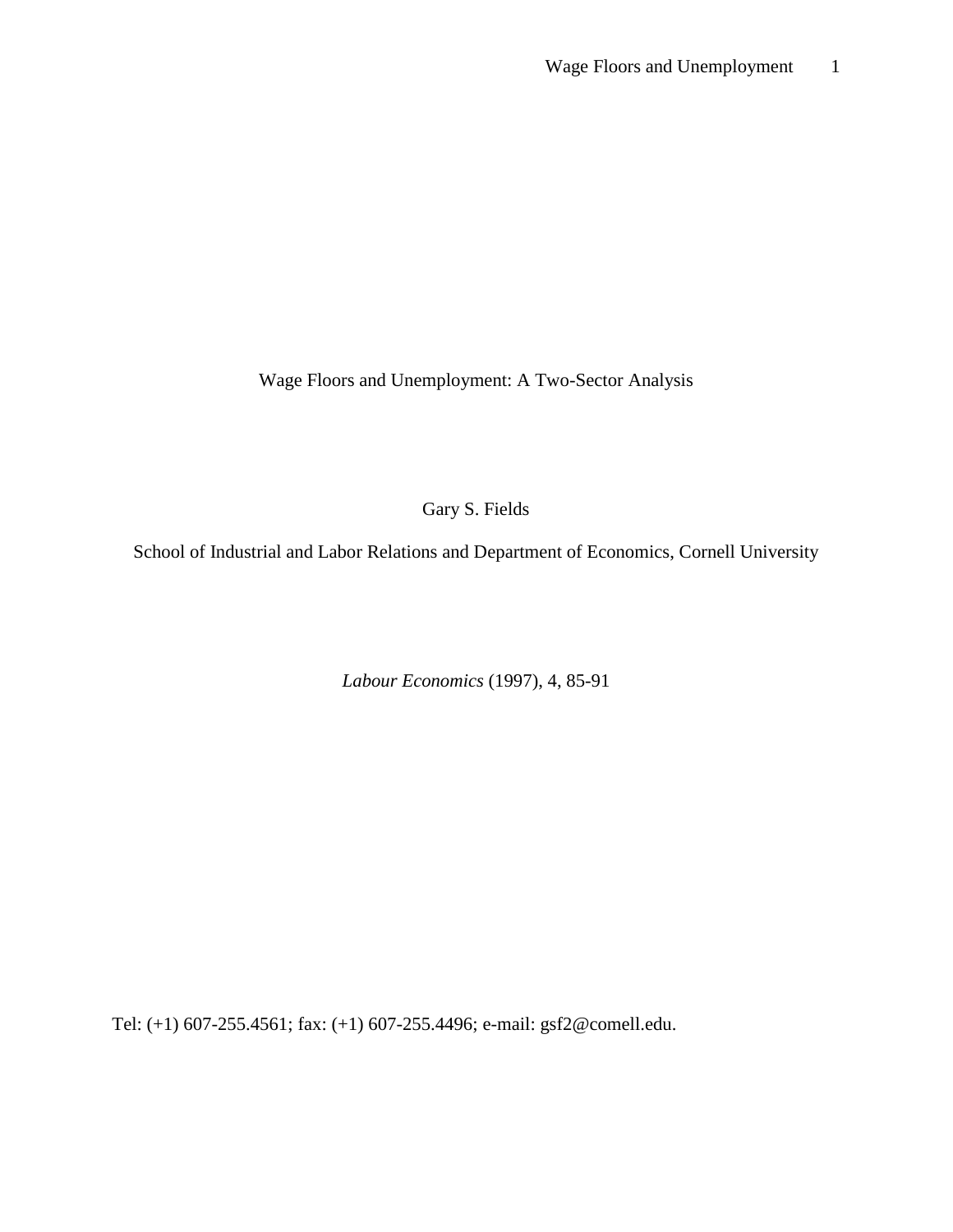# Abstract

This paper analyzes the effect of a wage floor on unemployment. Using a model with covered and noncovered sectors, comparative static analysis is performed with respect to the size of the wage floor, the elasticity of demand for labor in the covered sector, and the elasticity of the wage in the noncovered sector with respect to the size of the noncovered sector labor force. It turns out, contrary to the existing literature, that for none of these parameters is the comparative static effect unidirectional.

*Keywords*: Wage floors; Unemployment; Minimum wage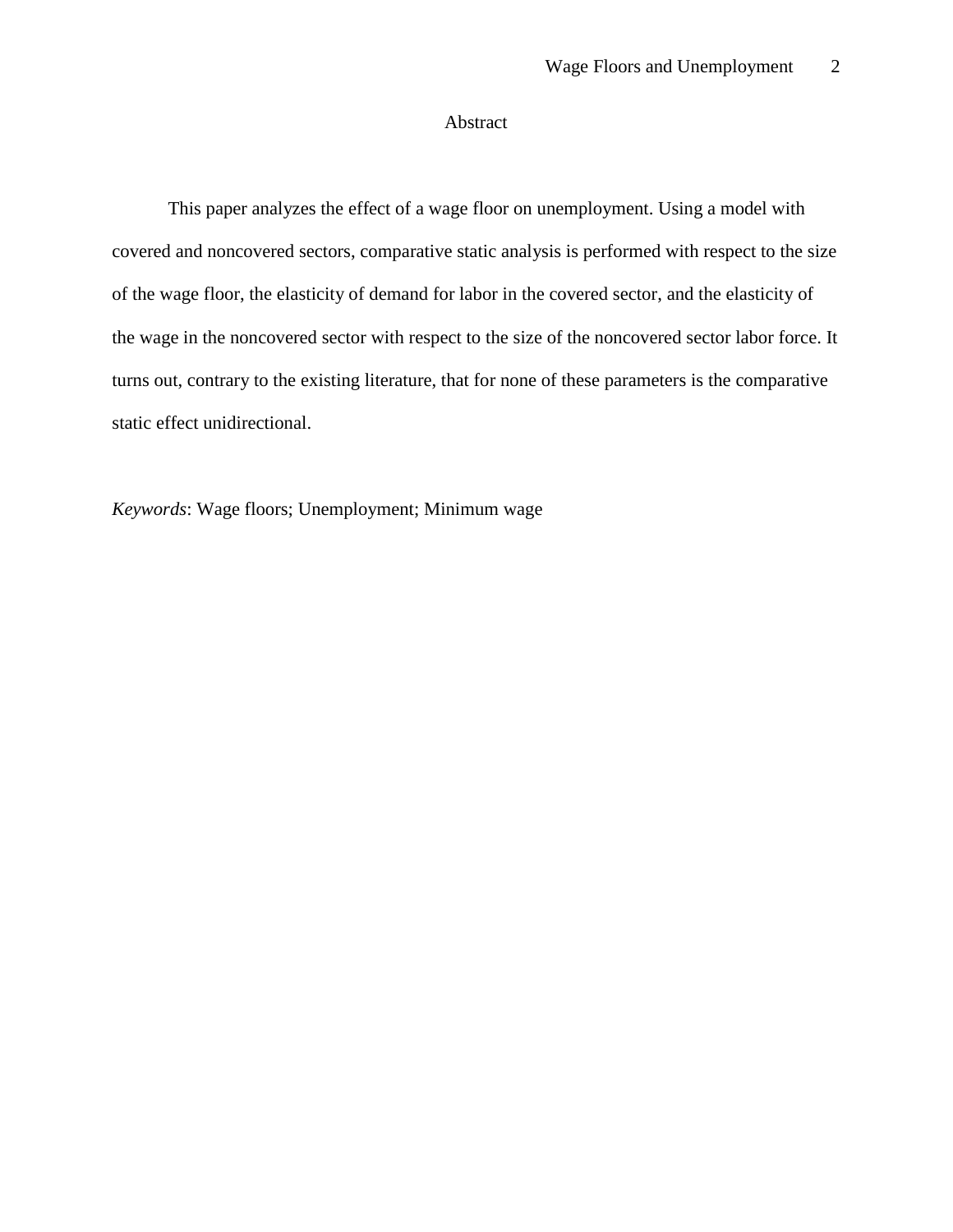#### **1. Introduction**

This paper examines the economic effects of wage floors. By definition, a wage floor is the lowest wage that any employer may pay or that any worker may receive. The wage floor may be caused by a minimum wage set by the government, public policy facilitating unions' engaging in collective bargaining aimed at raising the wages of their members, or some other public intervention.<sup>1</sup> I shall by the forces of supply and demand.

In the balance of this paper, I examine one consequence of wage floors, namely, the unemployment effect. I ask, when will the amount of unemployment resulting from a wage floor be large and when small?

I work with a two-sector model consisting of a covered and a noncovered sector.<sup>2</sup> The two-sector model is a stylized representation of differential applicability of minimum wages or compliance with them, larger union wage effects in some sectors of the economy than in others, etc. Comparative statics are performed with respect to three parameters of interest:

• the size of the wage floor;

l

- the elasticity of demand for labor in the covered sector;
- the elasticity of the wage in the noncovered sector with respect to the size of the noncovered sector labor force.

It turns out, contrary to the existing literature, that for *none* of these parameters is the comparative static effect unidirectional.

<sup>&</sup>lt;sup>1</sup> It may also be caused by efficiency wages, but that is a whole other story.

<sup>2</sup> This framework was developed by Harris and Todaro (1970) and Harberger (1971) in the context of rural-urban migration in developing countries. It was used subsequently by Mincer (1976, 1984) and Grämlich (1976) to analyze the economics of minimum wages in an economy with covered and noncovered sectors and extended by Fields (1975, 1989) to analyze the determinants of unemployment. For a more intuitive discussion of these models without the proofs, see Fields (1994).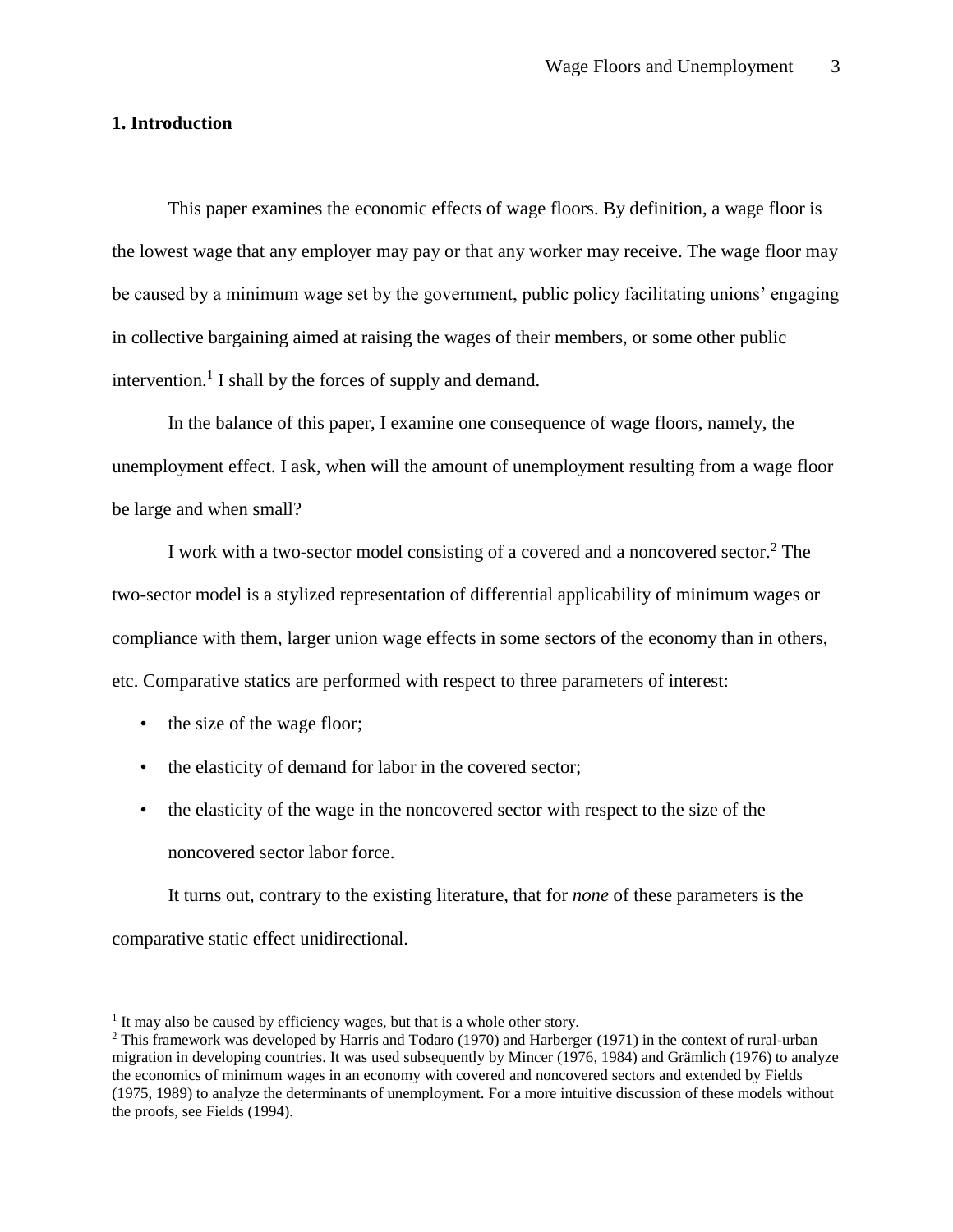#### **2. The model**

 $\overline{\phantom{a}}$ 

The model used here features wage dualism and open unemployment. Expected wage maximization is the central behavioral postulate on the supply side of the labor market.<sup>3</sup> Workers are assumed to be risk-neutral and to decide between supplying their labor to one sector or the other on the basis of the expected value of the wages to be earned in each, taking account of possible unemployment. Any temporary differential between expected wages in the two sectors will be eroded as migration brings expected wages into balance. Thus, expected wages, not nominal wages, are equalized across sectors in equilibrium:

$$
E(W_C) = E(W_N).
$$

Firms' demand for labor curves are assumed to be inverse functions of the wage in the sector in question. Following the established literature, labor demand in one sector is assumed to be independent of wages in the other sector.

Before the imposition of a wage floor, competition in the labor market is assumed to equalize wages in the two sectors at a level denoted by  $W_0$ .  $E_C^0$  workers are assumed to be employed in the covered sector and the remaining  $L - E_C^0$  members of the labor force to be employed in the noncovered sector.

Suppose now that a wage floor is imposed on some sectors of the economy but not others. In the covered sector, the wage is raised by  $\gamma\%$ :

$$
W_C = W_O(1+\gamma)
$$

<sup>&</sup>lt;sup>3</sup> For ease of presentation, the model is a single-period one, hence uses expected wages instead of expected present values. The multi-period model found in Fields (1975), Mincer (1976), and Gramlich (1976) is more complicated than is needed for present purposes.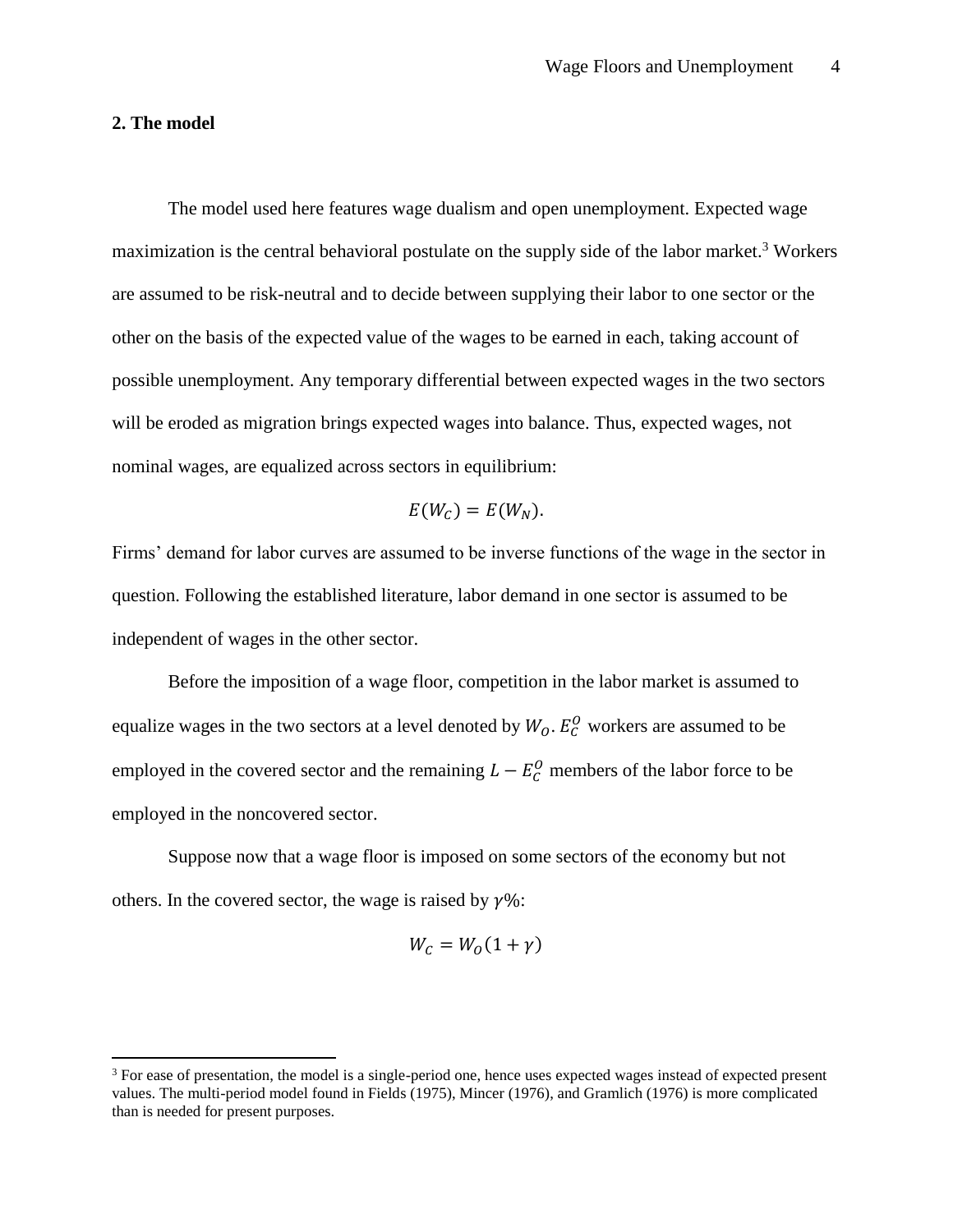where  $\gamma = (W_c - W_o)/W_o$ . This lowers employment in the covered sector by  $\eta \gamma$  percent, where  $\eta$  is the (arc) wage elasticity of demand for labor in the covered sector evaluated between  $W_0$ and  $W_C$ :

$$
E_C = E_C^O(1 + \eta \gamma)
$$

The reduction in employment in the covered sector and the higher wage there will affect the expected wage in that sector. Workers will reallocate themselves such that the expected wages in the two sectors are again equalized.

Express the probability of employment in the covered sector as the ratio of covered sector employment  $(E_C)$  to covered sector labor force  $(L_C)$  including both employed and unemployed; this is a special case of a formulation initiated by Todaro (1969) and used subsequently by Mincer (1976) and Grämlich (1976). Thus

$$
E(W_C) = W_C(E_C/L_C)
$$

The equilibrium condition (1) becomes

$$
W_{C}(E_{C}/L_{C})=W_{N}
$$

The wage in the noncovered sector,  $W_N$ , adjusts to clear the market, so that the supply of noncovered sector workers and the number demanded in that sector are equal. The total labor force is the sum of the covered and noncovered sector labor forces:

$$
L_C + L_N = L
$$

Unemployment (U) is defined as

$$
U=L_c-E_c
$$

It remains now to close the model by specifying  $W_N$ . Because our purpose is to show that comparative static results are ambiguous, it suffices to present conditions consistent with the general model under which opposite effects obtain. This can be done using two special cases.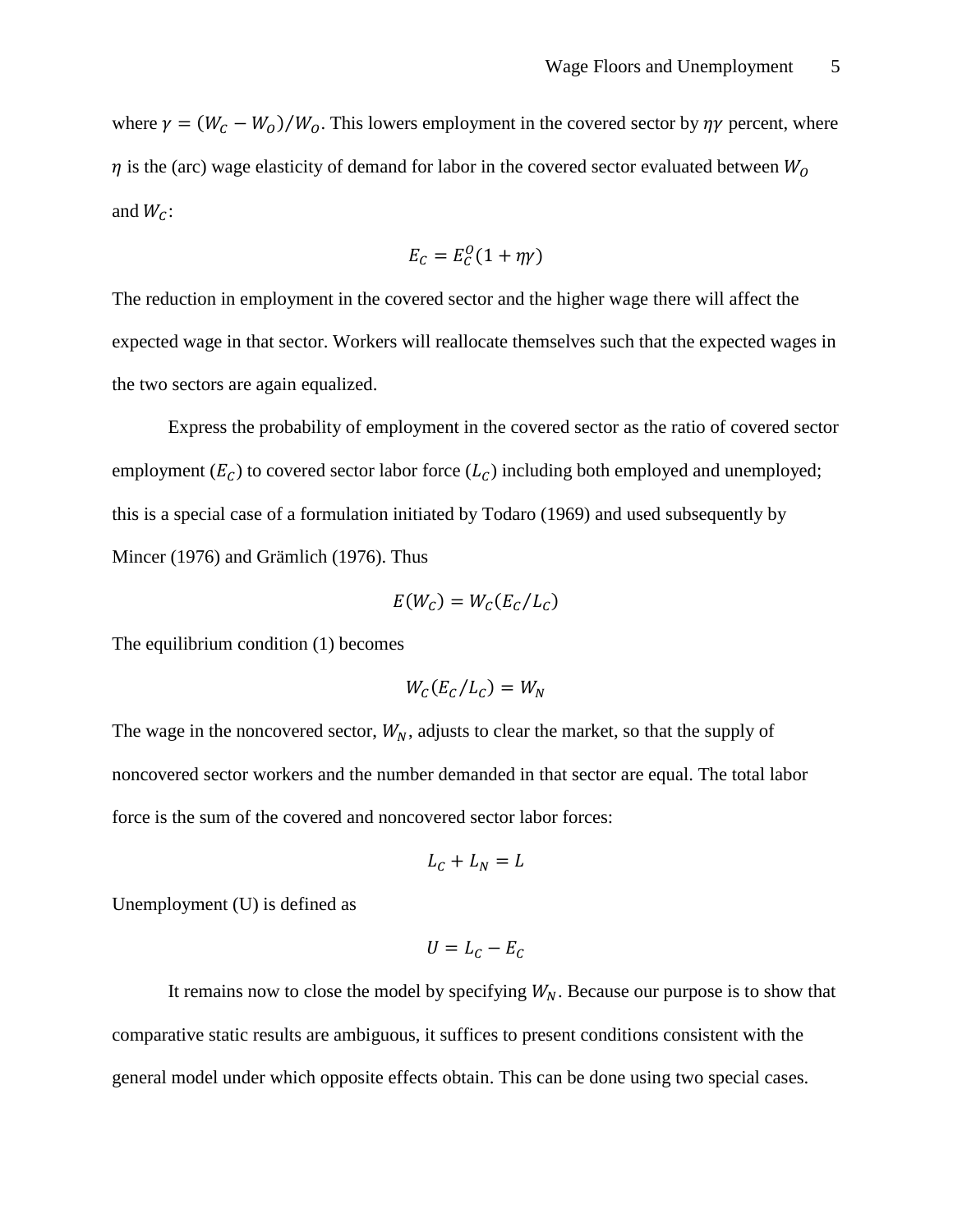*Model I* makes a special simplifying assumption: that the wage in the noncovered sector is invariant with respect to the size of that sector's labor force. This simplifying assumption has been made by a number of authors who have extended the Harris-Todaro model including Fields (1975), Anand and Joshi (1979), Heady (1981), Stiglitz (1982), Sah and Stiglitz (1985), and Bell (1991), among others.

Thus, Model I is closed by assuming that the wage in the noncovered sector is constant and given by

$$
W_N(L_N) = W_N^0 = W_O
$$

*Model II* makes a different simplifying assumption: that total wages in the noncovered sector do not change with the size of that sector's labor force. This could arise under two circumstances. One is in a classic labor surplus situation of the type modeled by Lewis (1954) and Fei and Ranis (1964), wherein labor in the noncovered sector has zero marginal product, and instead is paid its average product.

$$
W_N = Q/L_N
$$

Alternatively, suppose labor is not in surplus and the production function is given by  $Q_N =$  $\Phi(K_N)$  ln  $L_N$ . If  $K_N$  and  $P_N$ , the price of the product, are fixed over the relevant range, then the value of the marginal product of labor in the noncovered sector equals  $P_N \Phi(K_N)/L_N$ . Denoting  $P_N \Phi(K_N)$  by Q and equating the value of marginal product to the wage, we obtain

$$
W_N=Q/L_N
$$

which is of the same form as Eq. (9) but derived under alternative circumstances.

Model I thus consists of Eqs.  $(l)-(7)$  and Eq.  $(8)$ , Model II of Eqs.  $(l)-(7)$  and Eq.  $(9)$ . We turn now to the comparative static results in these two models.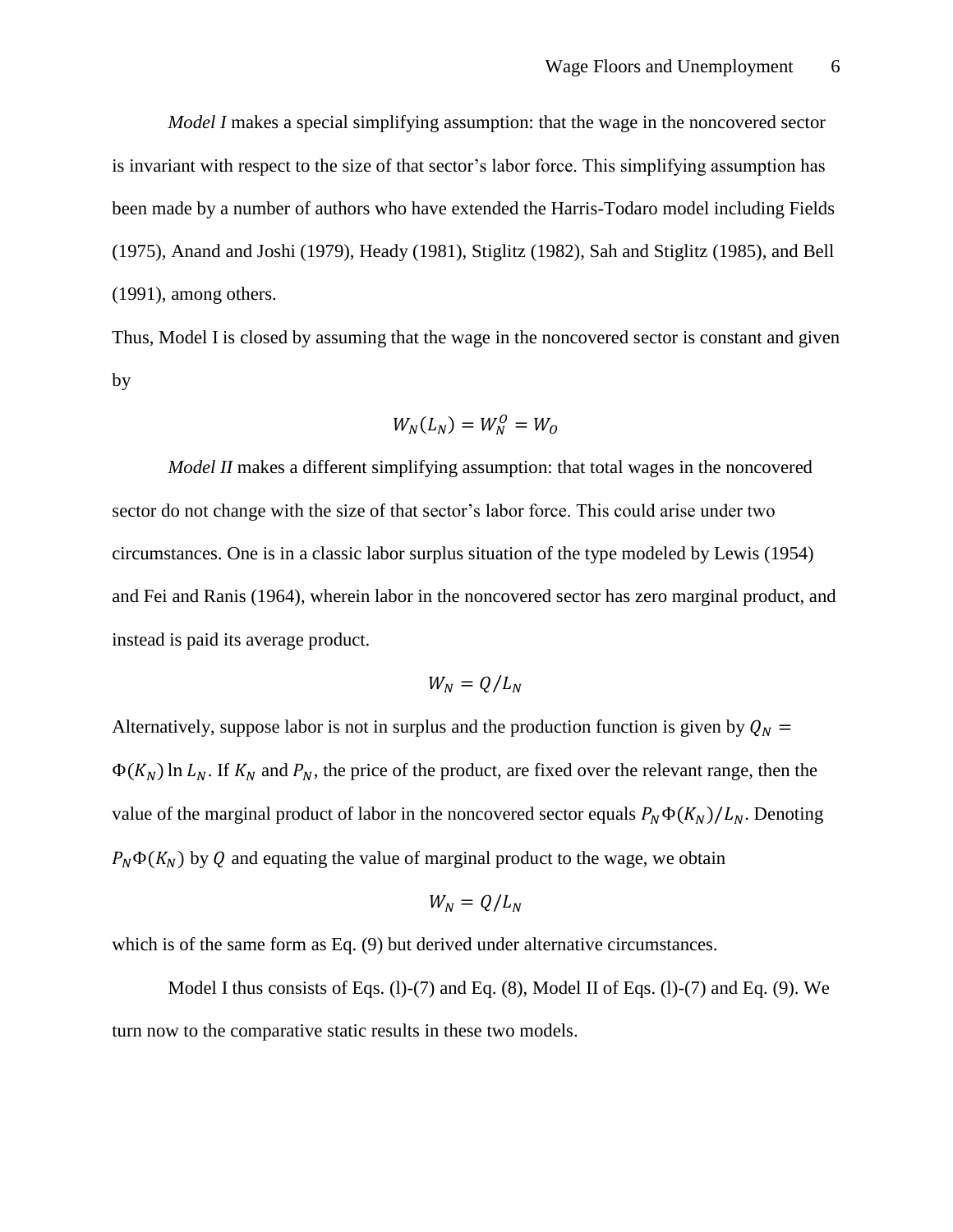#### **3. Unemployment in the two-sector model: Comparative static results**

*3.1. Ambiguous effect of the size of the wage floor ()*

To see the ambiguity, consider Model I. The unemployment rate can be solved for explicitly in this model as

$$
U^I = \gamma E_C^O(1 + \eta \gamma)
$$

A higher wage floor means higher  $\gamma$ . This lowers unemployment if and only if  $\eta < -\frac{1}{3}$  $\frac{1}{2}\gamma$ . Thus, although a higher wage floor may result in *more* unemployment, an extremely elastic demand for labor in the covered sector produces the surprising result that a higher wage floor may result in *less* unemployment.

# *3.2. Ambiguous effect of the elasticity of demand for labor in the covered sector ()*

Write unemployment in Model I explicitly as

$$
U^{I} = ((W_{C}/W_{O}) - 1)E_{C}^{I} = \gamma E_{C}^{O}(1 + \eta \gamma)
$$

where  $E_C^0$  and  $E_C^I$  are, respectively, initial and final employment in the covered sector,  $\gamma$  is the wage increment due to the wage floor, and  $\eta$  is the elasticity of demand for labor in the covered sector. Eq. (11) shows that given  $\gamma$  and  $E_C^0$ , the more negative is  $\eta$  in this model, the *less* unemployment there will be.

The opposite possibility—that a more elastic demand for labor might result in *more* unemployment—may be demonstrated using Model II, in which  $W_N = Q/L_N$ . Denote the results for the less elastic demand curve by prime superscripts and the results for the more elastic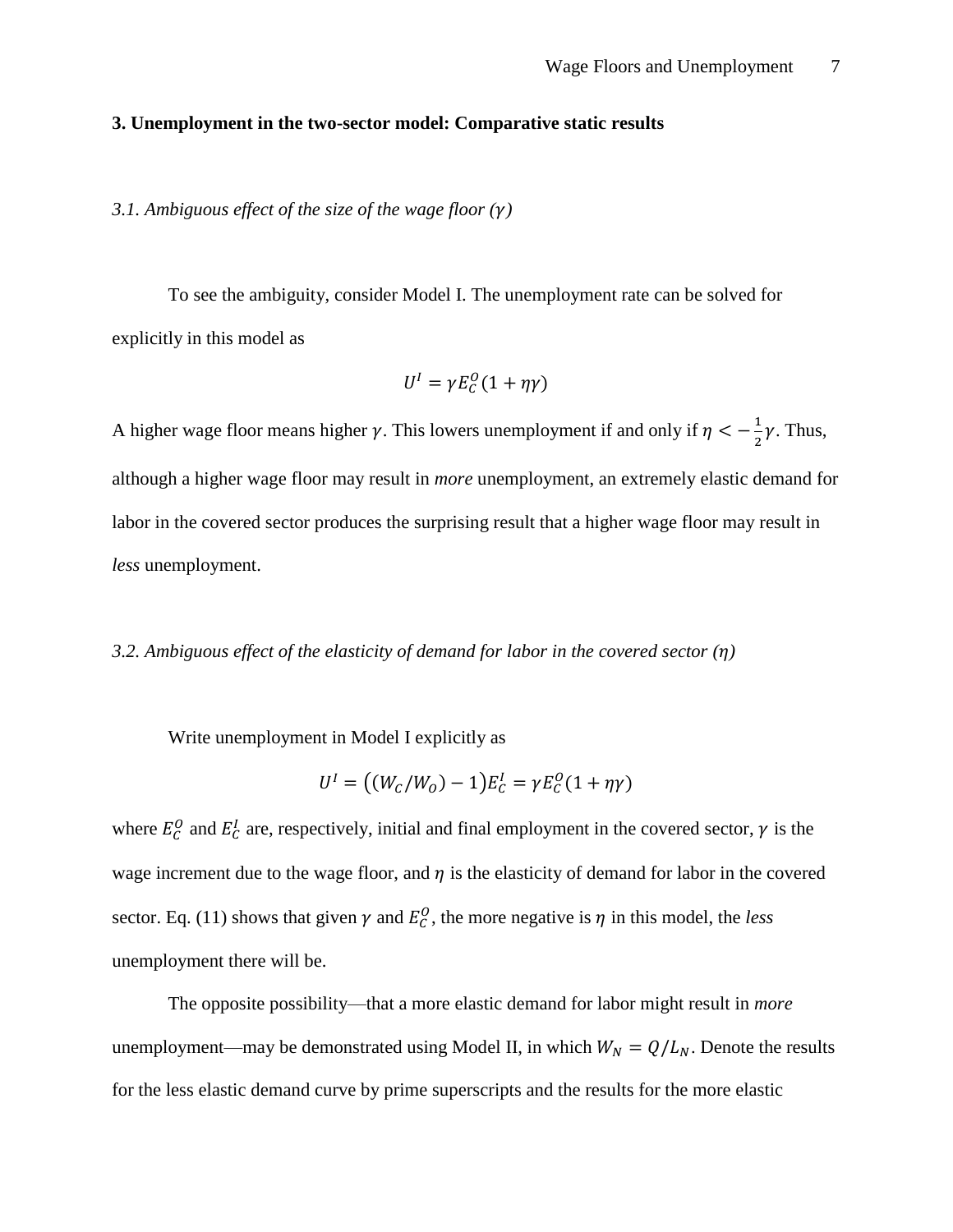demand by double-primes;  $W_c^0$  denotes the common covered sector wage floor. For the less elastic demand, the equilibrium condition (5) becomes

$$
W_C^O(E_C'/L_C') = Q/L_N' \Leftrightarrow L_C'/L_N' = K', \quad \text{where} \quad K' = W_C^O E_C'/Q
$$

Substitution of Eq. (12) into the definition of unemployment yields

$$
U' = L'_C - E'_C = (K'/(1 + K'))L - E'_C
$$

By analogy,

$$
U^{"} = L_C^{"} - E_C^{"} = (K^{"}/(1 + K^{"})) L - E_C^{"}
$$
 where  $K' = W_C^O E_C^{"}/Q$ 

The difference between the two unemployment amounts is

$$
U' - U'' = (K'/(1+K'))L - E'_{C} - (K''/(1+K''))L + E''_{C}
$$
  
= [(K' - K'')L/(1+K'')(1+K')] - (E'\_{C} - E''\_{C})  
= { [W\_{C}^o/Q)L ]/[1 + (W\_{C}^o/E'\_{C}/Q)  
+ (W\_{C}^o/E''\_{C}/Q) + W\_{C}^{o2}E'\_{C}E''\_{C}/Q^{2}] - 1}  
× (E'\_{C} - E''\_{C}).

The term  $(E'_{c} - E_{c}^{T})$  is positive, because the prime term corresponds to the less elastic labor demand curve, for which employment is greater. Suppose that for certain parameter values, the ratio of the two terms in square brackets in Eq. (13) is less than one. Then the term in curly braces will be negative. In this event,  $U^{\prime} > U'$ , i.e., unemployment is greater for the more elastic labor demand curve.

The requisite parameter values can be found by establishing conditions under which the denominator in square brackets exceeds the numerator. A sufficient condition for this to hold is simply that  $E'_{C} + E_{C}^{T} > L$ .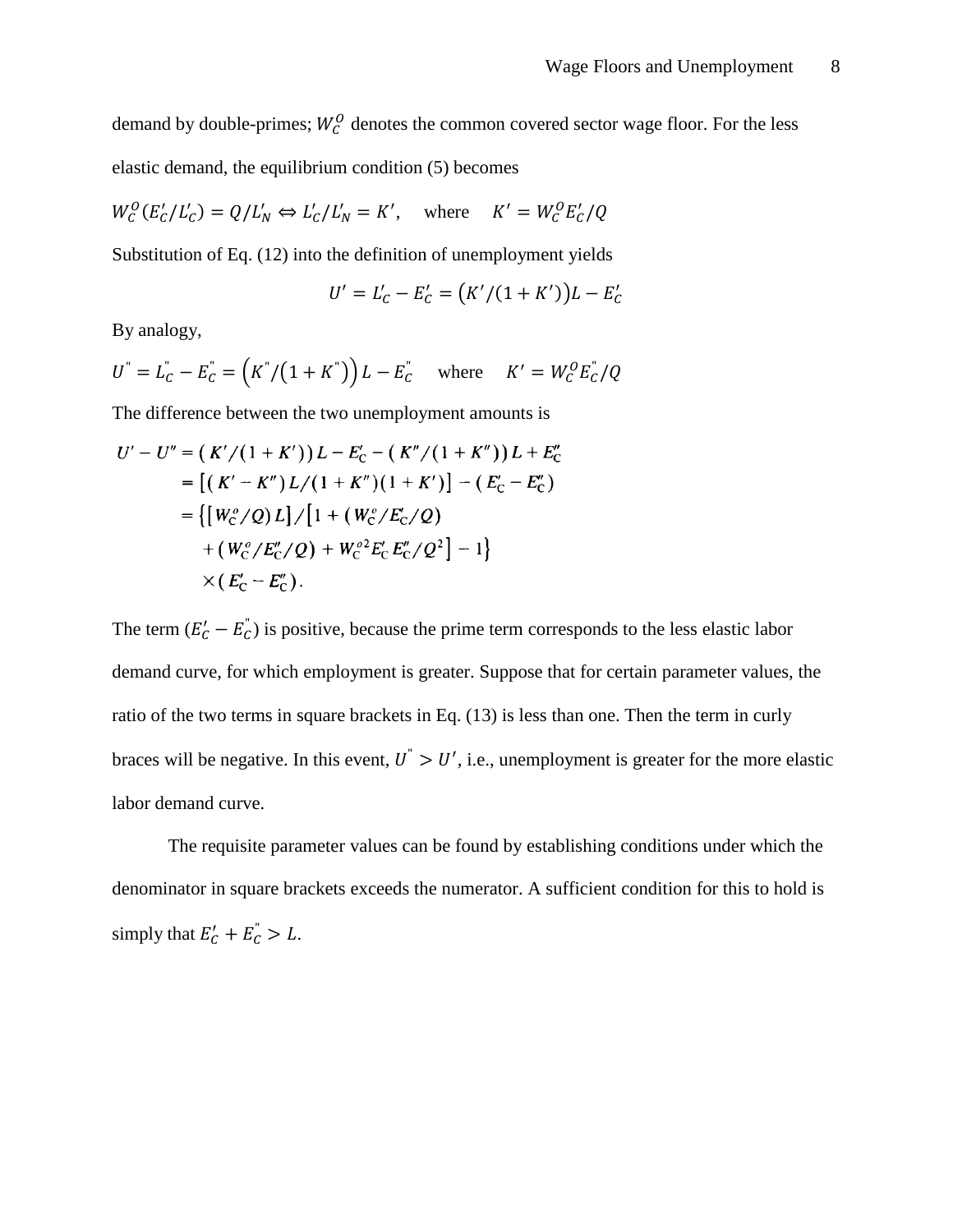*3.3. Ambiguity of the elasticity of the wage in the noncovered sector with respect to the size of that sector's labor force (*∈*)*

Eqs. (l)-(7) may be combined to yield

$$
W_0 E_C^0 (1 + \gamma + \eta \gamma + \eta \gamma^2) = W_N L_C
$$

If the term in parentheses is greater than 1, then  $W_N L_C$  must increase as a result of the wage floor. This requires that labor move into the covered sector, by the following reasoning. Suppose  $L_c$  increases and hence  $L_N$  falls. When  $L_N$  falls,  $W_N$  rises. Therefore,  $W_N L_c$  rises when labor moves into the covered sector. Likewise, if the term in parentheses is less than one, labor must be moving out of the covered sector. For a given wage floor, the term in parentheses will be greater than one if  $\eta > -1/(1 + \gamma)$  and negative otherwise. That is, any sufficiently elastic demand for labor in the covered sector (where sufficiently elastic means elasticity  $\eta > -1/(1 + \gamma)$  implies that labor moves out of the covered sector, else labor moves in.

The ambiguity of the effects of the elasticity of the wage in the noncovered sector with respect to the size of that sector's labor force may be demonstrated by comparing Models I and II. Model I has constant per capita wage in the noncovered sector and Model II constant total wage bill in the noncovered sector. For given covered sector wage  $W_C^0$  and covered sector employment  $E_C^0$ , the amounts of unemployment are given by

$$
U^I = \left( \left( W_C^O / W_O \right) - 1 \right) E_C^O
$$

in Model I and

$$
U^{II} = L_C^{II} - E_C^{O} = ((L_C^{II}/E_C^{O}) - 1) E_C^{O} = ((W_C^{O}/W_N^{II}) - 1)
$$

$$
E_C^{O} = ((W_C^{O}/(Q/L_N^{II})) - 1) E_C^{O}
$$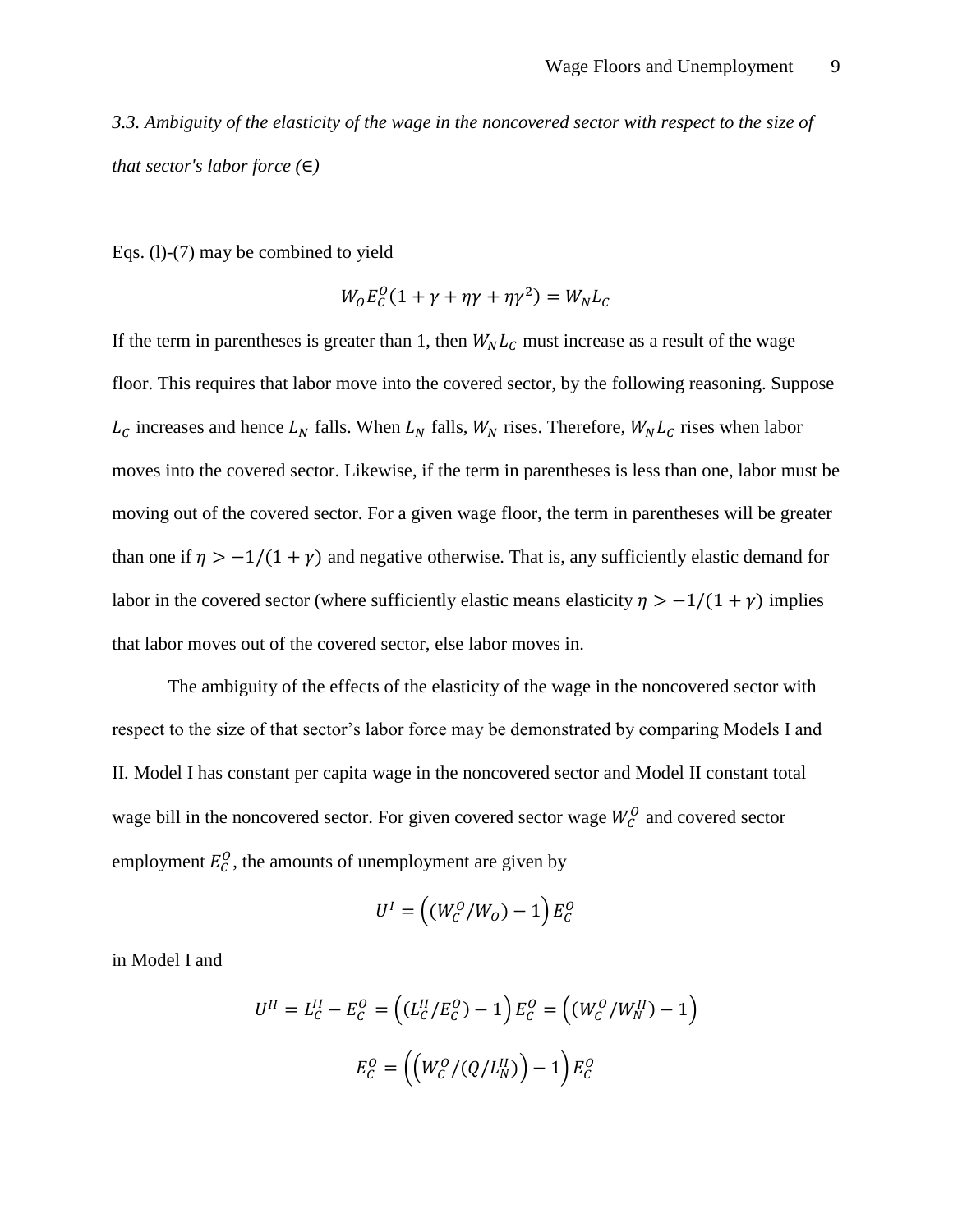in Model II. From Eqs. (15) and (16), it is seen that  $U^I \geq -\langle U^{II} \rangle$  as  $W_C^0 \leq \Longrightarrow W_N^{II}$ , i.e., if in Model II, the wage in the noncovered sector is greater/same/lower than initially. And since, in Model II, the noncovered sector wage is greater/same/lower than initially as the noncovered sector labor force is smaller/same/greater than initially, and since the noncovered sector labor force is smaller/same/greater than initially as the demand for labor in the covered sector is sufficiently inelastic/knife-edge/sufficiently elastic, it follows that  $U^I \geq -\langle U^I \rangle$  as the demand for labor in the covered sector is sufficiently inelastic/knife- edge/sufficiently elastic.

## **4. Conclusion**

The reader should remember that the model used in this paper is a special case of the two-sector models of Mincer (1976) and Gramlich (1976). When ambiguous results are found in a special case of a model, the more general model is necessarily ambiguous as well. The ambiguity of these comparative static results has not been demonstrated previously.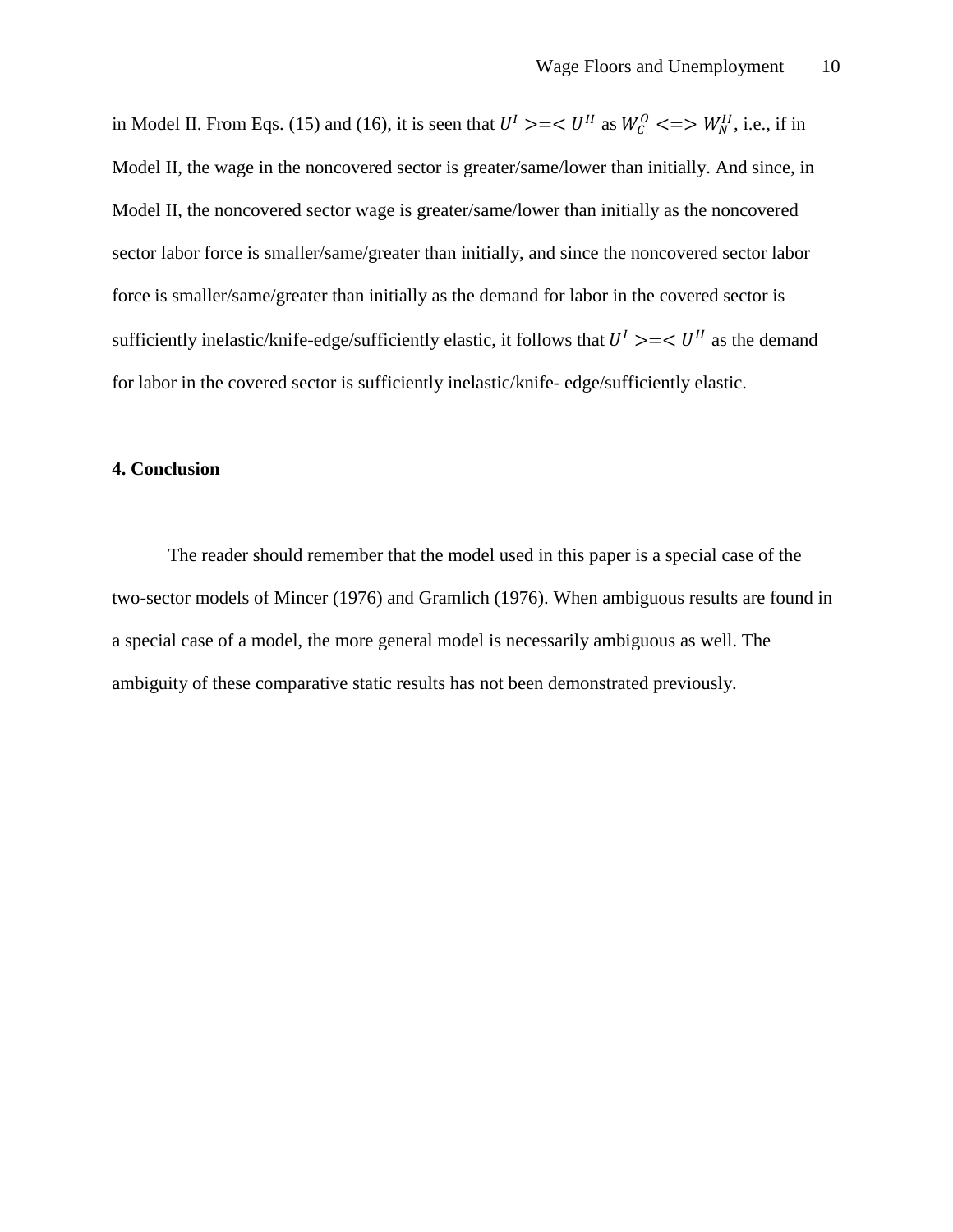## References

- Anand, Sudhir and Vijay Joshi, 1979, Domestic distortions, income distribution and the theory of optimum subsidy, The Economic Journal, June.
- Bell, Clive, 1991, Regional heterogeneity, migration, and shadow prices, Journal of Public Economics, Oct.
- Fei, John C.H. and Gustav Ranis, 1964, Development of the labor surplus economy (Irwin, Homewood, IL).
- Fields, Gary S., 1975, Rural-urban migration, urban unemployment and underemployment, and job search activity in LDCs, Journal of Development Economics, June.
- Fields, Gary S., 1989, On-the-job search in a labor market model: Ex ante choices and ex post outcomes, Journal of Development Economics, Jan.
- Fields, Gary S., 1994, The unemployment effects of minimum wages, International Journal of Manpower 15, nos. 2/3.
- Gramlich, Edward M., 1976, Impact of minimum wages on other wages, employment, and family incomes, Brookings Papers on Economic Activity, no. 2.
- Harberger, Arnold C, 1971, On measuring the social opportunity cost of labour, International Labour Review, June.
- Harris, John R. and Michael P. Todaro, 1970, Migration, unemployment and development: A two-sector analysis, American Economic Review, March.
- Heady, Christopher J., 1981, Shadow wages and induced migration, Oxford Economic Papers.
- Lewis, W. Arthur, 1954, Economic development with unlimited supplies of labor, The Manchester School.